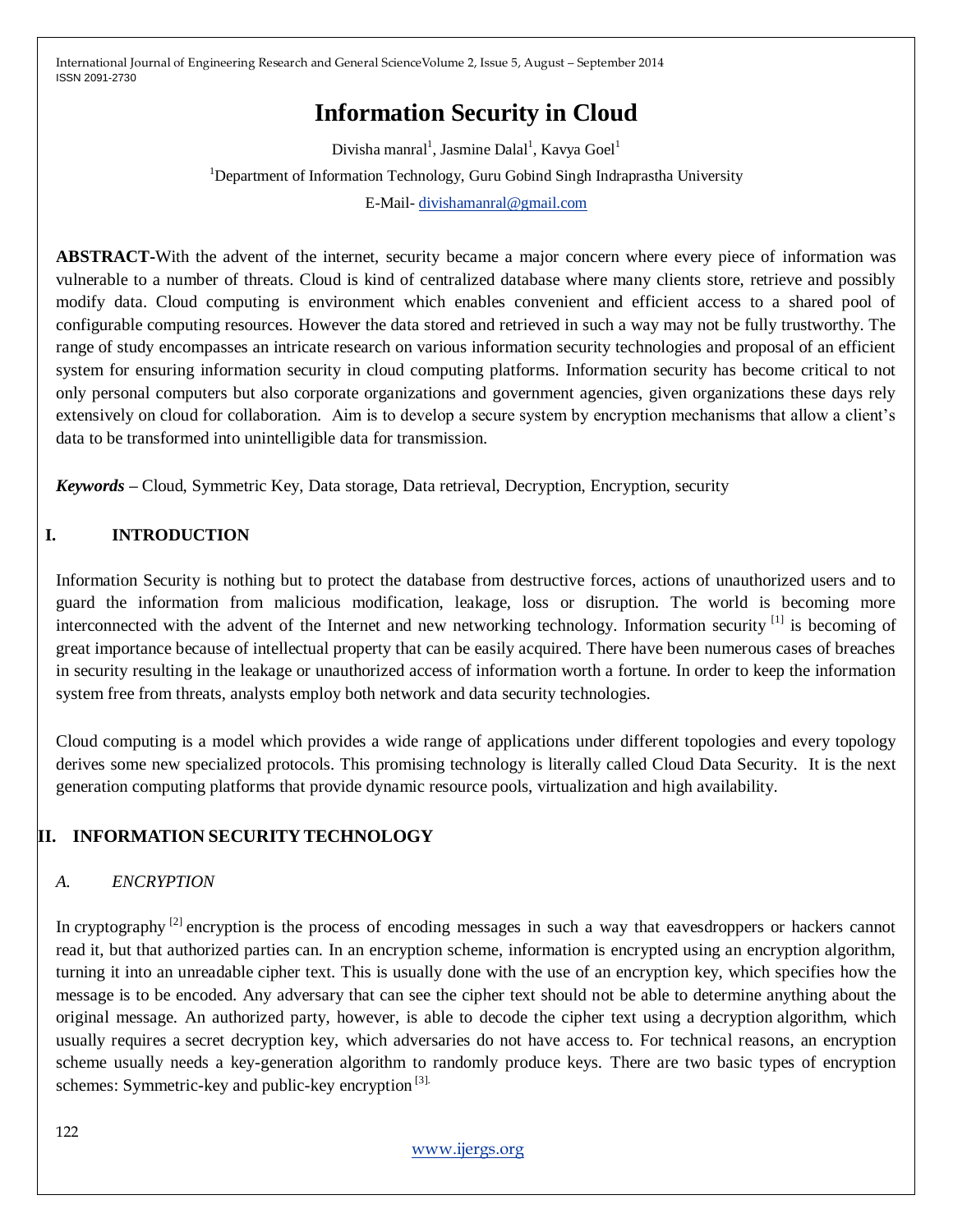## *B. SYMMETRIC-KEY CRYPTOGRAPHY*

An encryption system in which the sender and receiver of a message share a single, common key that is used to encrypt and decrypt the message. Contrast this with [public](http://www.webopedia.com/TERM/P/public_key_cryptography.html) key cryptology, which utilizes two keys - a public key to encrypt messages and a private key to decrypt them. Symmetric-key systems are simpler and faster, but their main drawback is that the two parties must somehow exchange the key in a secure way. Public-key encryption

avoids this problem because the public key can be distributed in a non-secure way, and the private key is never transmitted.



Figure 1: Cryptography Model using Symmetric Key

## *C. HARDWARE BASED MECHANISM*

Hardware based or assisted computer security offers an alternative to software-only computer security. Devices such as dongles may be considered more secure due to the physical access required in order to be compromised. Working of hardware based security: A hardware device allows a user to login, logout and to set different privilege levels by doing manual actions. The device uses biometric technology to prevent malicious users from logging in, logging out, and changing privilege levels. The current state of a user of the device is read both by a computer and controllers in peripheral devices such as hard disks.

## *D. DATA ERASURE*

Data erasure is the process of permanently erasing data from disk media. It is not the same as file deletion. File deletion and removal of the Volume Table of Contents (VTOC) simply erases the "pointers" to the data stored on the media so the data is not viewable in directories. It does not physically erase the data from the media. Many firms physically destroy hard drives or use various software utilities to "erase" data using these methodologies. However, these solutions are inadequate and can potentially lead to data breaches, public disclosure and, ultimately, unplanned expenses as described above.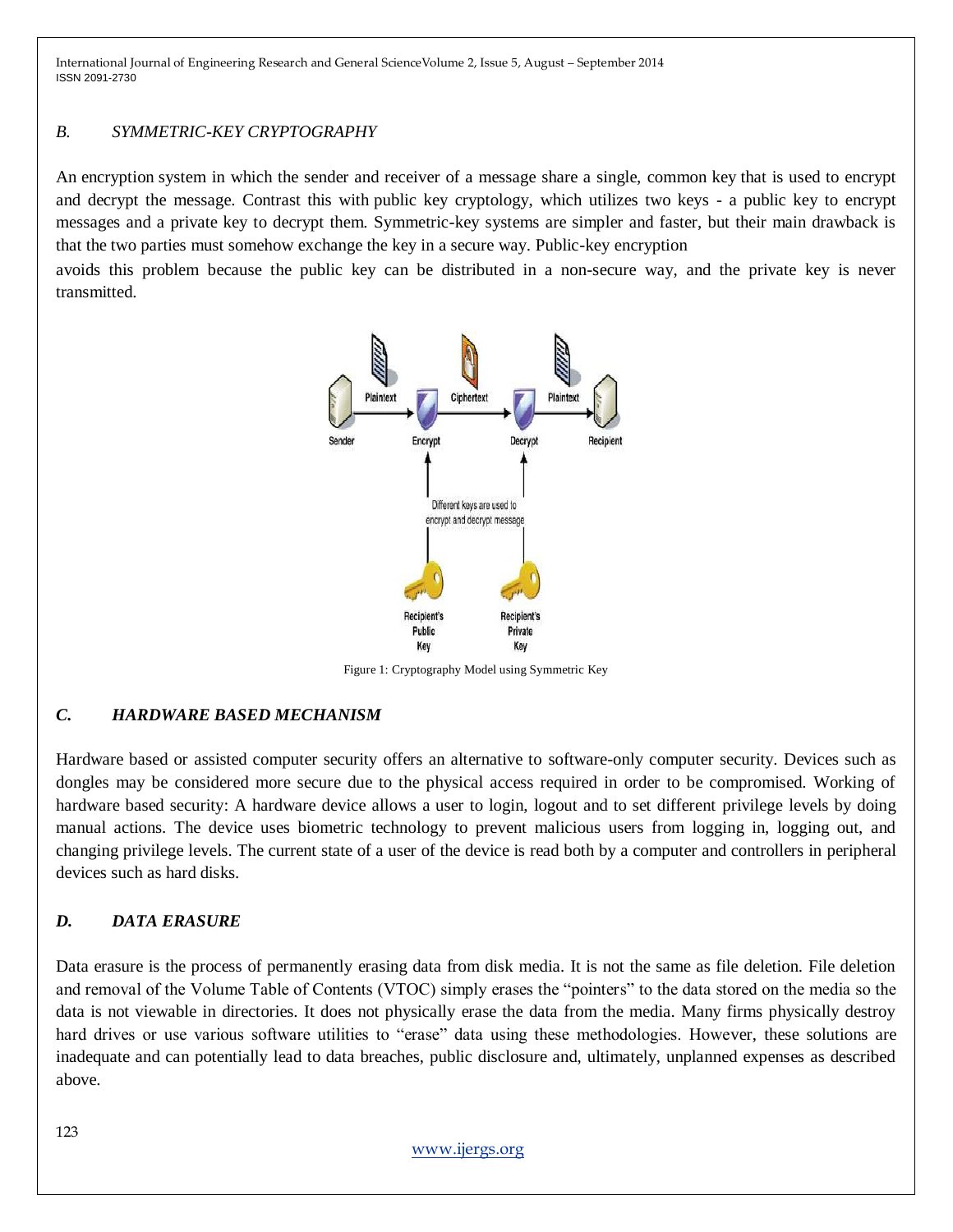## *E. DATA MASKING*

Data masking technology provides data security by replacing sensitive information with a non-sensitive proxy, but doing so in such a way that the copy looks – and acts – like the original. This means non-sensitive data can be used in business processes without changing the supporting applications or data storage facilities. You remove the risk without breaking the business! In the most common use case, masking limits the propagation of sensitive data within IT systems by distributing surrogate data sets for testing and analysis. In other cases, masking will dynamically provide masked content if a user"s request for sensitive information is deemed "risky".

## **III.CLOUD**

For some computer owners, finding enough storage space to hold all the data they've acquired is a real challenge. Some people invest in [hard drives.](http://computer.howstuffworks.com/hard-disk.htm) Others prefer external storage devices like pen drives or [compact discs.](http://electronics.howstuffworks.com/cd.htm) Desperate computer owners might delete entire folders worth of old files in order to make space for new information. But some are choosing to rely on a growing trend: cloud storage. Cloud computing encompasses a large number of computers connected through a real-time communication [network](http://en.wikipedia.org/wiki/Computer_network) such as the [Internet.](http://en.wikipedia.org/wiki/Internet) It is a type of computing that relies on sharing computing resources rather than having local servers or personal [devices](http://www.webopedia.com/TERM/D/device.html) to handle [applications.](http://www.webopedia.com/TERM/A/application.html) Cloud computing allows consumers and businesses to use applications without installation and access their personal files at any computer with internet access.

#### *A. CLOUD STORAGE*

A basic cloud storage system needs just one data server connected to the [Internet.](http://computer.howstuffworks.com/internet/basics/internet-infrastructure.htm) A client sends copies of files over the Internet to the data server, which then records the information. When the client wishes to retrieve the information, he accesses the data server through a Web-based interface. The server then either sends the files back to the client or allows the client to access and manipulate the files on the server itself. Cloud storage systems generally rely on hundreds of data servers. Because computers occasionally require maintenance or repair, it's important to store the same information on multiple machines. This is called redundancy. Without redundancy, a cloud storage system couldn't ensure clients that they could access their information at any given time. Most systems store the same data on [servers](http://computer.howstuffworks.com/web-server.htm) that use different [power supplies.](http://computer.howstuffworks.com/power-supply.htm) That way, clients can access their data even if one power supply fails. [4]

#### *B. ADVANTAGES*

Efficient storage and collaboration Easy Information Sharing Highly reliable and redundant Widespread availability Inexpensive

*C. DISADVANTAGES* Possible downtime Security issues Internet<sup>[5]</sup>

124

[www.ijergs.org](http://www.ijergs.org/)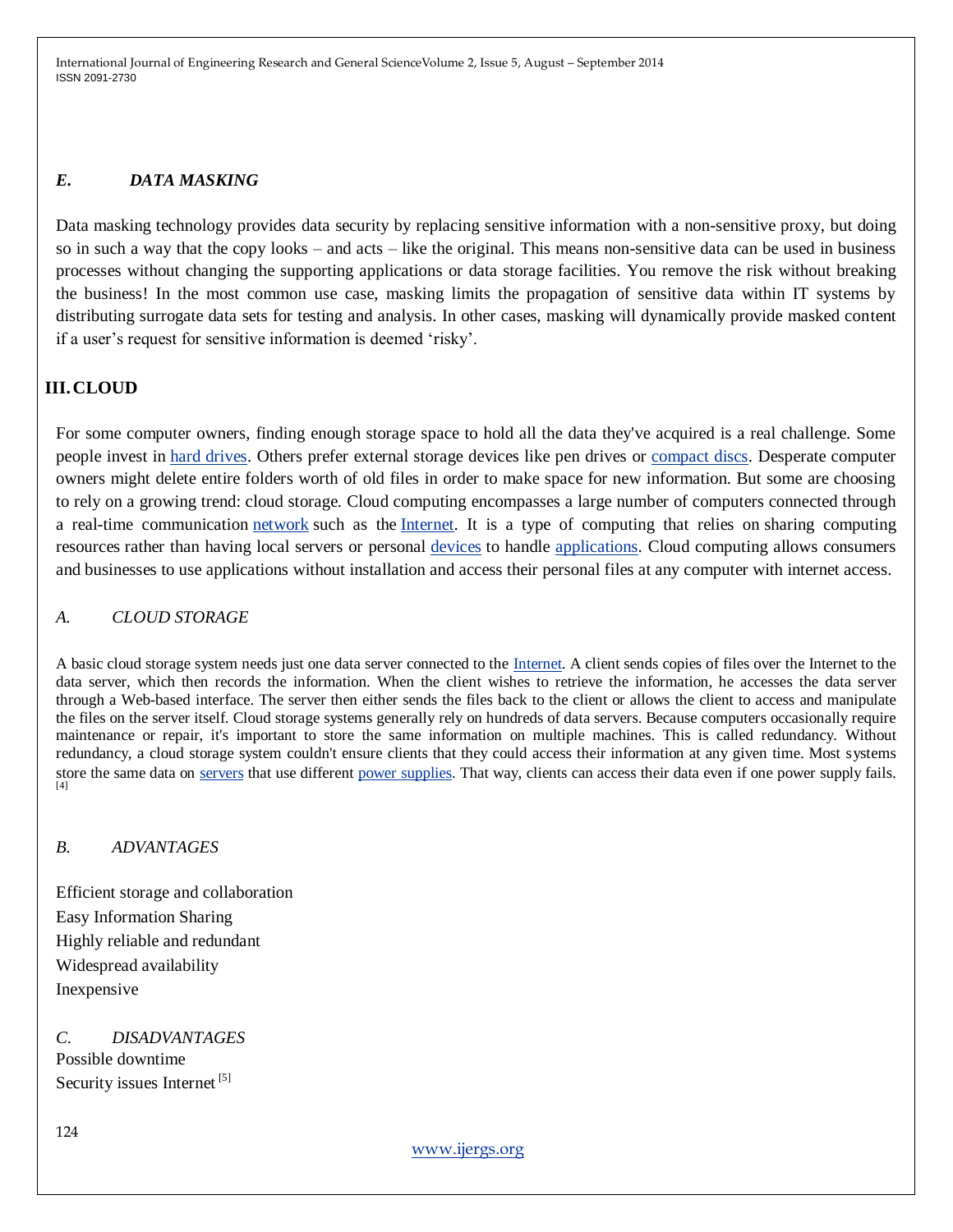Compatibility Unpredicted costs Internet Dependency

## **IV.PROPOSED SYSTEM**

Information security is the most important criterion for any data owner, as the data stored on the cloud will be accessible not only to him but to many other cloud users. The following proposed system provides a secure yet flexible information security mechanism which can be implemented easily at the time of data storage as well as data retrieval over the cloud. The concept of symmetric key is being used where only the data owner, the data retriever and the third party auditor will be having the access to the keys. Also double encryption will be used to make the system more secure.

## *A. DATA STORAGE*

The proposed system for data storage is flexible as the encryption algorithms used will be of the choice of the user. The model constitutes two major stages.

The first stage starts when the data owner uploads the data to the center. The owner will be asked to choose from a list of available algorithms (Encryption Algorithm 1) or upload his own algorithm to encrypt the data. This will lead to the creation of cipher text along with the primary key (Key 1). The final step of the first stage will be the transferring of the cipher text on to the cloud.

The second stage starts with the encryption of the Key 1, where again the data owner is asked to choose from list t of available algorithms (Encryption Algorithm 2) or upload his own algorithm to encrypt the key and create the secondary key (Key 2). Then the center shares the Key 2 with the third party auditor for future verification. The auditor can verify the data, and keep track of the shared keys only. <sup>[6]</sup>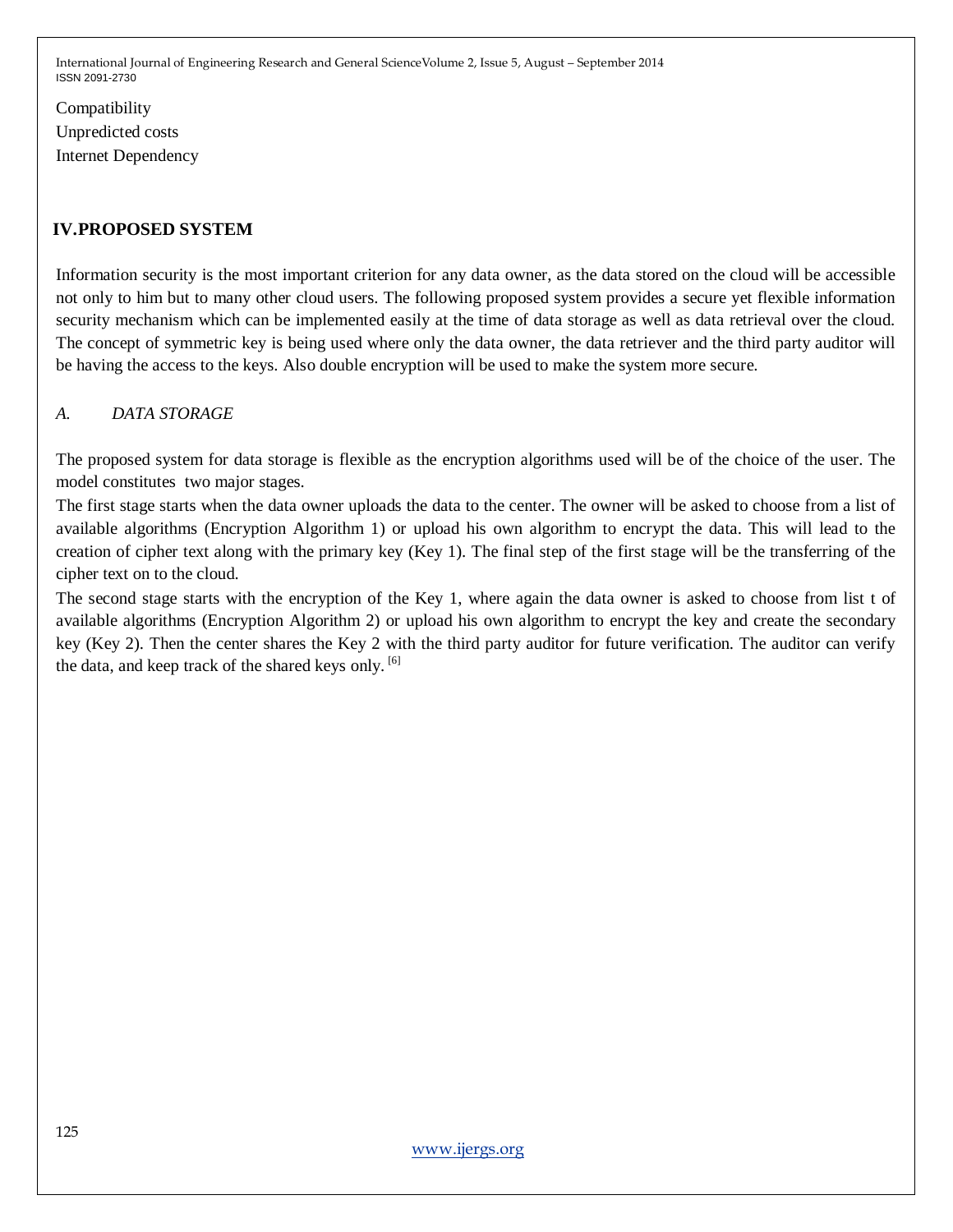

Figure 2: Proposed Data Storage Model

#### *B. DATA RETRIVAL*

The data retrieval poses a bigger problem than the data storage in cloud computing.

In this proposed model the data retriever has to take data access permission from the data owner by sending in a data access request. If the request is accepted by the data owner, he sends the secondary key (Key 2) and the information for further decryption i.e. which all decryption algorithms are to be used for further decrypting and retrieving the final plain text.

The data retriever sends a data request to the Third party auditor. The Auditor verifies the key send by the retriever with the database present with him, if the keys match it will allow to take the cipher text from the cloud data storage.

The information given by the data owner to the retriever helps in decrypting key 2 into key 1 using the decryption algorithm 2. With key 1 in hand the cipher text can be decrypted using decryption algorithm 1 into the final plain text, which can be used by the retriever.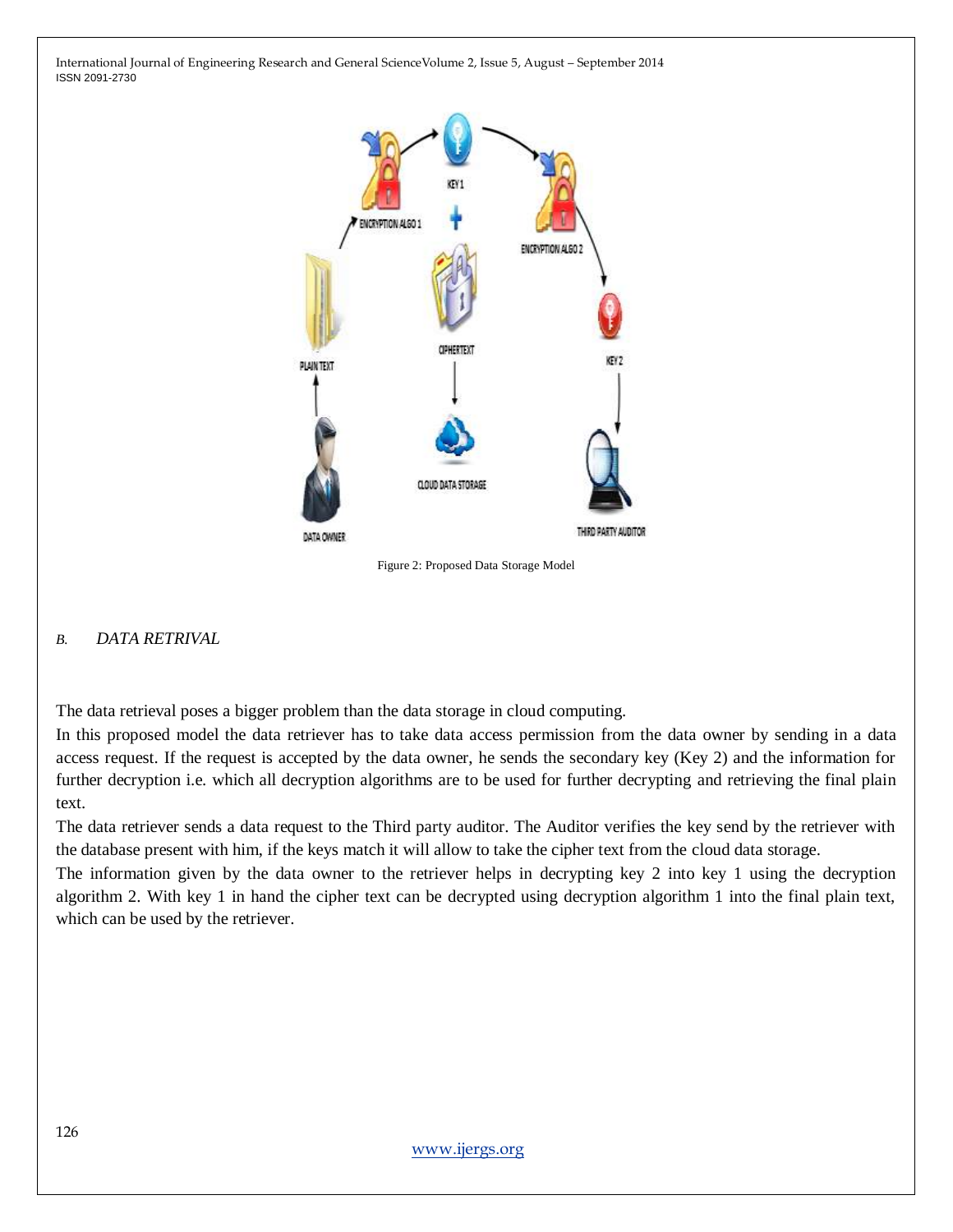

Figure 3: Proposed Data Retrieval Model

#### *B. BENEFITS*

The proposed model in this paper is highly secured because of the use of double encryption technique. The secondary key can be accessed by data owner, data retriever and the third party auditor, but this only gives access to the cipher text and hence even the third party auditor also doesn't have direct access to the data. No one can use the data unless he has been given the information by the data owner about decrypting the secondary key into the primary key and further using it to again access to the plain text.

The proposed model is flexible since the model does not hold any constraints on the use of cryptography algorithms; the data owner will be allowed to choose from a list of algorithms or given a choice to use his own algorithm for the encryption process.

The proposed model uses symmetric key cryptography technique; symmetric key is faster than asymmetric encryption algorithm. The model encrypts plain text easily and produces cipher text with less time.

The data is stored as cipher text in the cloud. So even if the attacker hacks into the cloud system and gains access to the data stored there, he cannot decrypt it and use it further. Hence making data stored in the cloud more secure and less vulnerable to threats.

## **V. CONCLUSION**

Cloud computing is one of the most booming technology in

world right now. But this technology is facing many data security threats and challenges. With the help of the proposed system which incorporates the use of Double key encryption technique and symmetric cryptography algorithm, one can manage to keep their data securely in the cloud. It would provide high level speed and security in cloud environment. The proposed system aims to achieve goals like confidentiality, data integrity and authentication in a simple manner without compromising on security issues.

[www.ijergs.org](http://www.ijergs.org/)